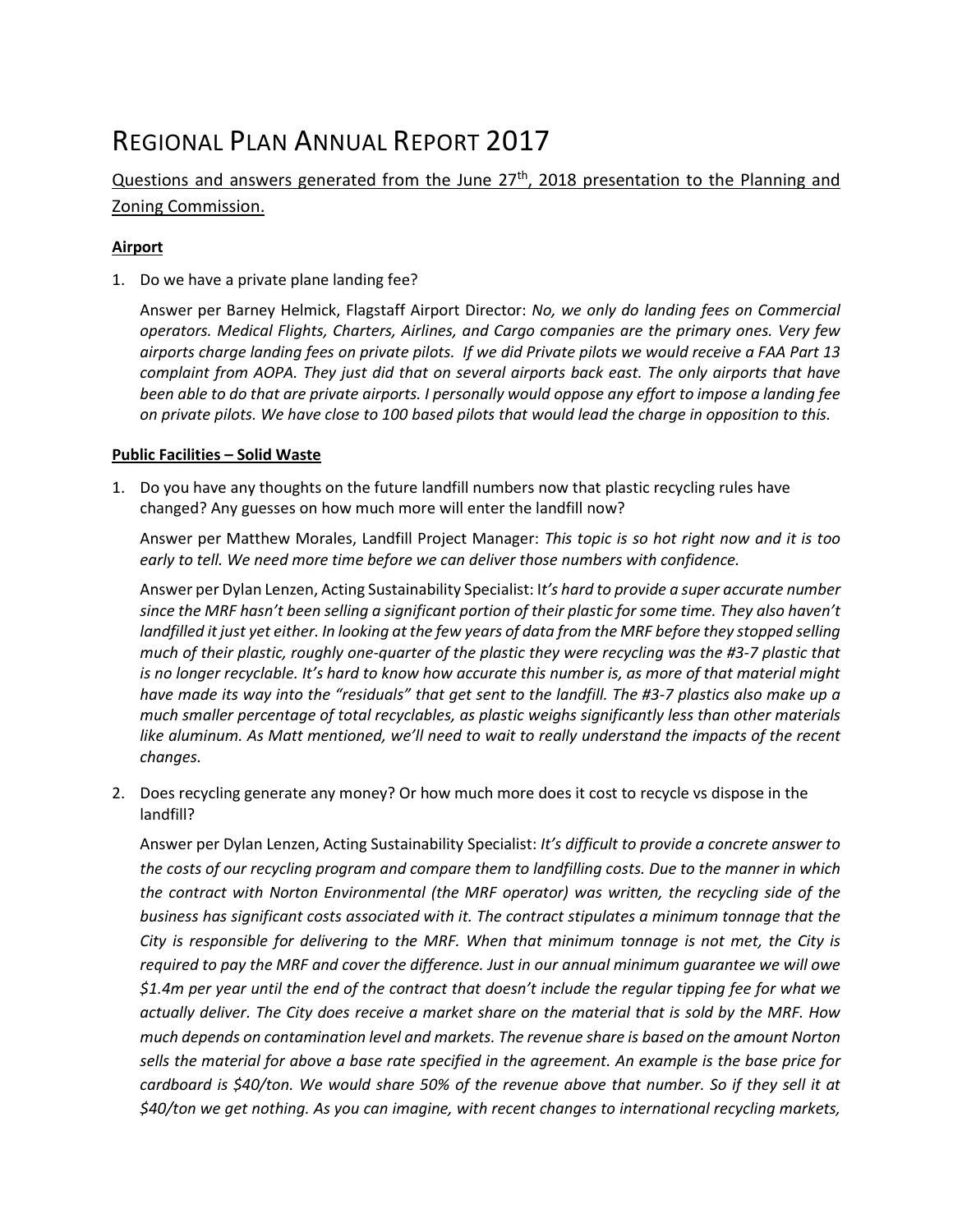*this market share will take a hit. We are waiting on some numbers from Norton about the revenue share last year and the current trend. It is also difficult to compare the cost of recycling to the costs of landfilling, since we don't have a way of quantifying the cost of siting a new landfill in today's dollars. This would be the proper way of comparing costs, since a major benefit of recycling is extending the*  life of the landfill. Given all that is happening with recycling markets, it's also clear that the financial *model for recycling will change in communities throughout the country. But, it's difficult to say exactly what that will look like.*

3. Once our landfill is full, do we have a plan for another site?

Answer per Matthew Morales, Landfill Project Manager: *Short Answer is no...but it is hard to convey the price it will cost the City in future years to purchase a new landfill site.*

4. How much toxic waste enters the landfill?

Answer per Matthew Morales, Landfill Project Manager: *None-We don't accept toxic waste.*

5. How do we handle the methane?

Answer per Matthew Morales, Landfill Project Manager: *See the detailed description in the City of Flagstaff Public Works – Solid Waste Section 2018 Solid Waste Plan:*  <https://www.flagstaff.az.gov/1872/Cinder-Lake-Landfill-Public-Reports>

6. Could more construction waste be recycled? State law limits us from requiring anything but do you guys have any thoughts on how this could be improved.

Answer per Matthew Morales, Landfill Project Manager: *I am working with Darren Bingham to start a pilot project for crushing concrete without rebar. In the meantime, we are permitted to grind lumber and use it as a form of alternative daily cover (we have to cover our trash every day).*

Answer per Dylan Lenzen, Acting Sustainability Specialist: *We are in the process of exploring new strategies for diversion. In the Spring we convened our first Construction Waste Advisory Committee that includes multiple partners for the construction and reuse industries, as well as the County. We are hoping to develop a pilot project or two after our next meeting in August to better utilize the programs that Matt mentioned.*

#### **Water Resources**

1. Will the Red Gap Ranch water need to be blended? Is it really alkaline and would have to be blended?

Answer per Erin Young, Water Resources Manager: *Either blended, treated, or both.*

2. What is the potential to use reclaimed water to drink?

Answer per Erin Young, Water Resources Manager*: The potential is a real option now that state law has new rules to allow "Direct Potable Reuse". Of course there are stringent guidelines tied to DPR. We are currently investigating costs to build a DPR facility, as well as costs for advanced treatment (not quite to the purity of DPR water) other alternatives such as groundwater recharge or augmentation of Upper Lake Mary water, and all alternatives including Red Gap Ranch will be compared in a Water Resources Master Plan in FY20*

3. What is the potential to inject the reclaimed water back into our aquifer?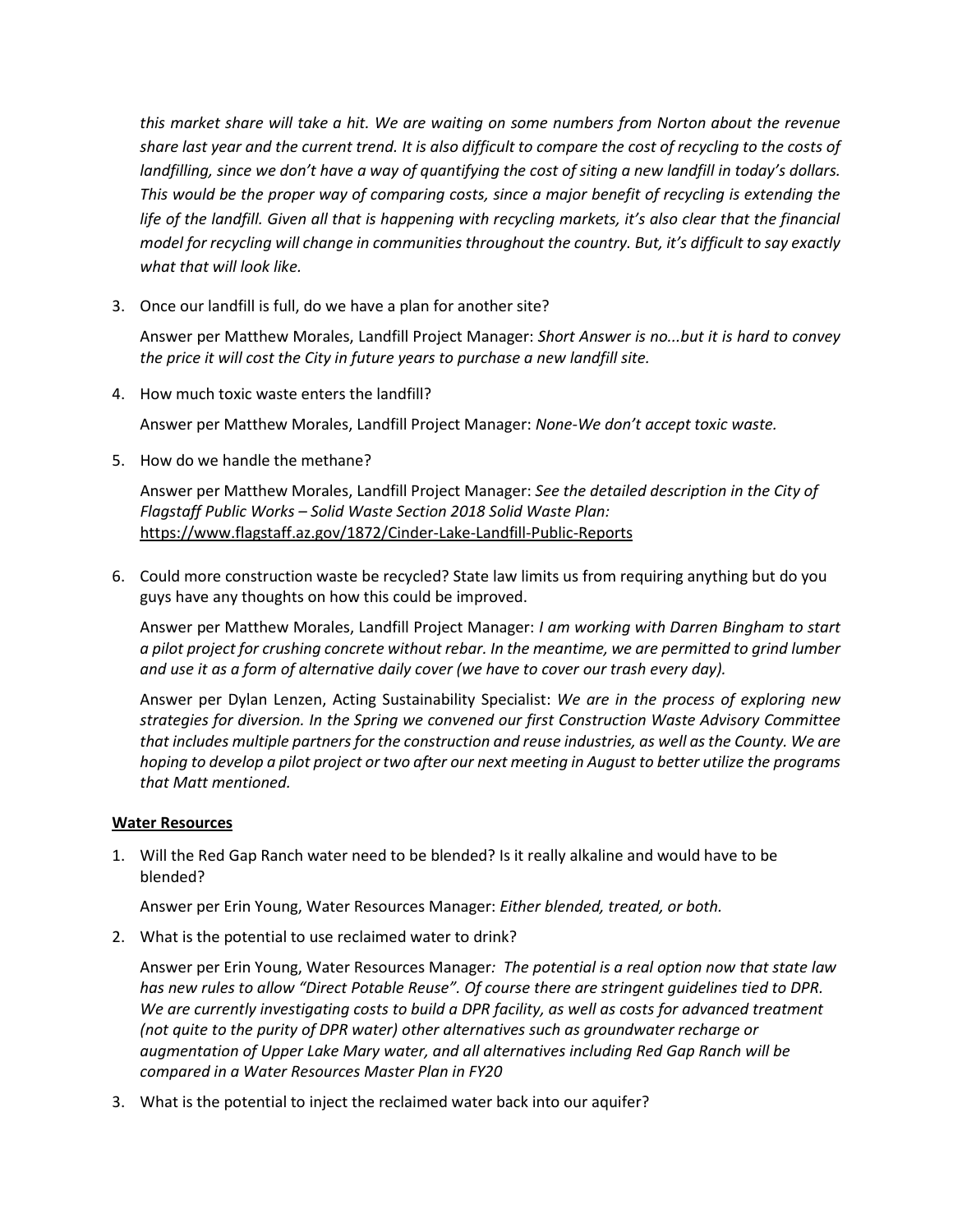Answer per Erin Young, Water Resources Manager: *Great potential.*

#### **Impervious Surfaces**

1. Will we know how much impervious land, land area, is for automobiles (opposed to roofs for example)? Will we split out asphalt from roads separate from asphalt for parking lots?

Answer per Jim Janecek, Stormwater Section Project Manager: *The Stormwater Section funded the creation of an impervious surface layer in 2014 with a rather limited budget, so to simply things we created a single impervious surface layer and did not discern between different types. This serves our needs since we use the impervious surface layer for hydrologic modeling and stormwater billing. I believe the new effort this past year (still ongoing but close to finishing) was to add/update our impervious surface layer but no subcategories would be created. The goal of the effort was to primarily determine what the accurate billing would be for each property owner. However, there may be ways to query buildings in GIS and subtract that number.*